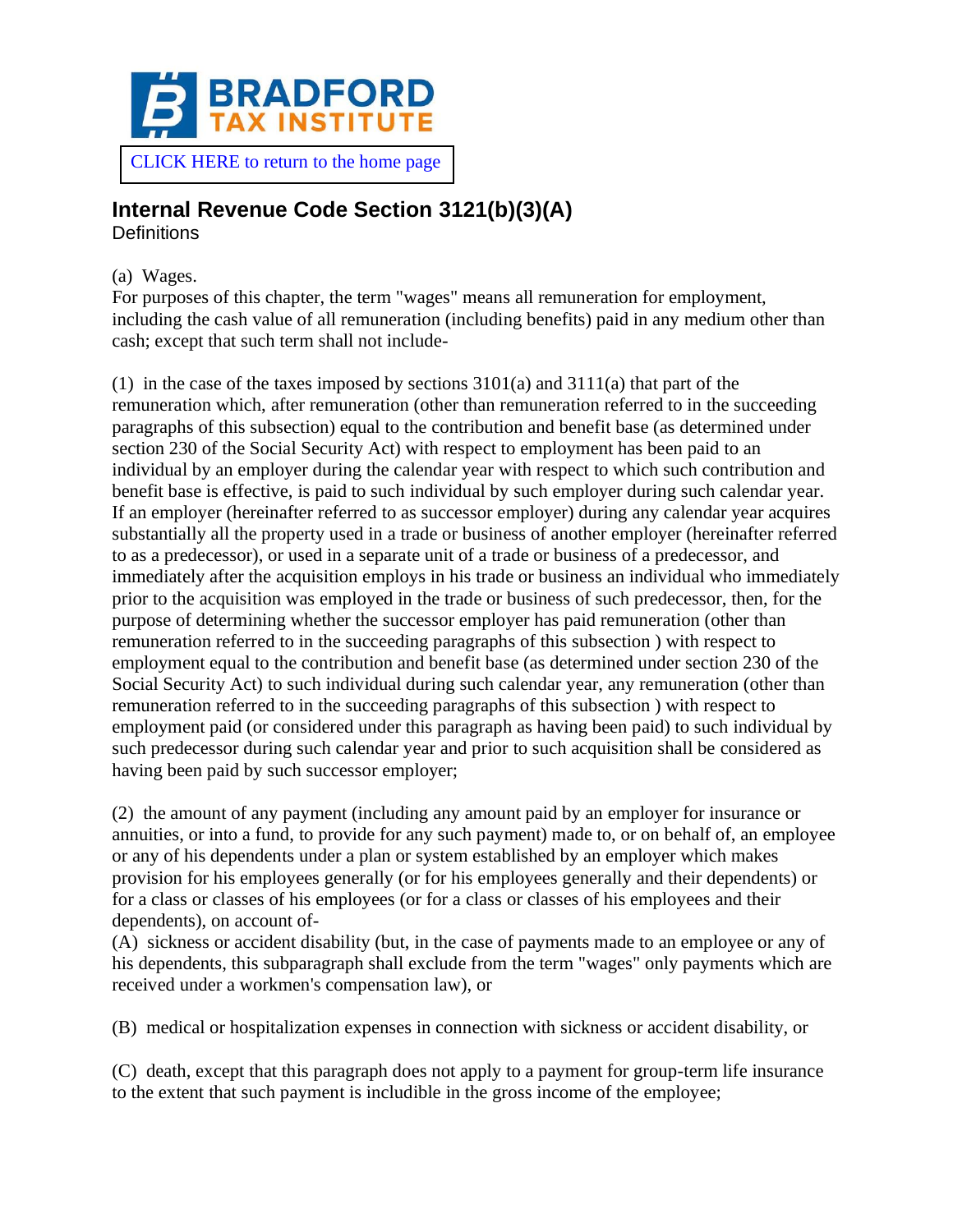(3) Repealed.

(4) any payment on account of sickness or accident disability, or medical or hospitalization expenses in connection with sickness or accident disability, made by an employer to, or on behalf of, an employee after the expiration of 6 calendar months following the last calendar month in which the employee worked for such employer;

(5) any payment made to, or on behalf of, an employee or his beneficiary-

(A) from or to a trust described in section  $401(a)$  which is exempt from tax under section  $501(a)$ at the time of such payment unless such payment is made to an employee of the trust as remuneration for services rendered as such employee and not as a beneficiary of the trust,

(B) under or to an annuity plan which, at the time of such payment, is a plan described in section  $403(a)$ ,

(C) under a simplified employee pension (as defined in section  $408(k)(1)$ ), other than any contributions described in section  $408(k)(6)$ ,

(D) under or to an annuity contract described in section 403(b) , other than a payment for the purchase of such contract which is made by reason of a salary reduction agreement (whether evidenced by a written instrument or otherwise),

(E) under or to an exempt governmental deferred compensation plan (as defined in subsection  $(v)(3)$ ,

(F) to supplement pension benefits under a plan or trust described in any of the foregoing provisions of this paragraph to take into account some portion or all of the increase in the cost of living (as determined by the Secretary of Labor) since retirement but only if such supplemental payments are under a plan which is treated as a welfare plan under section  $3(2)(B)(ii)$  of the Employee Retirement Income Security Act of 1974 ,

(G) under a cafeteria plan (within the meaning of section 125 ) if such payment would not be treated as wages without regard to such plan and it is reasonable to believe that (if section 125 applied for purposes of this section ) section 125 would not treat any wages as constructively received,

(H) under an arrangement to which section 408(p) applies, other than any elective contributions under paragraph  $(2)(A)(i)$  thereof, or

(I) under a plan described in section  $457(e)(11)(A)(ii)$  and maintained by an eligible employer (as defined in section  $457(e)(1)$ );

(6) the payment by an employer (without deduction from the remuneration of the employee)-

(A) of the tax imposed upon an employee under section 3101 , or

(B) of any payment required from an employee under a State unemployment compensation law,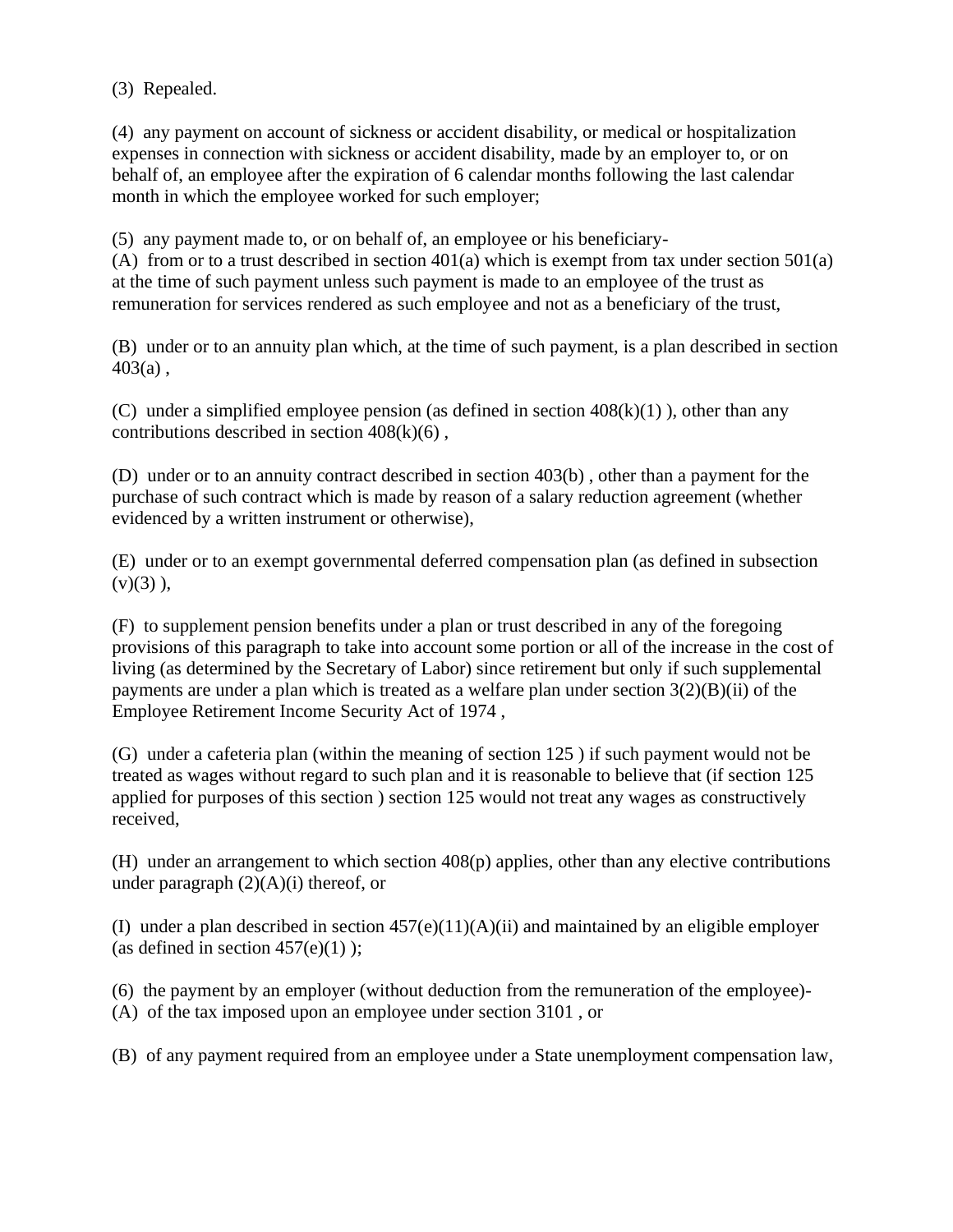with respect to remuneration paid to an employee for domestic service in a private home of the employer or for agricultural labor;

(7)

(A) remuneration paid in any medium other than cash to an employee for service not in the course of the employer's trade or business or for domestic service in a private home of the employer;

(B) cash remuneration paid by an employer in any calendar year to an employee for domestic service in a private home of the employer (including domestic service on a farm operated for profit), if the cash remuneration paid in such year by the employer to the employee for such service is less than the applicable dollar threshold (as defined in subsection  $(x)$ ) for such year;

(C) cash remuneration paid by an employer in any calendar year to an employee for service not in the course of the employer's trade or business, if the cash remuneration paid in such year by the employer to the employee for such service is less than \$100. As used in this subparagraph, the term "service not in the course of the employer's trade or business" does not include domestic service in a private home of the employer and does not include service described in subsection  $(g)(5)$ ;

## (8)

(A) remuneration paid in any medium other than cash for agricultural labor;

(B) cash remuneration paid by an employer in any calendar year to an employee for agricultural labor unless-

(i) the cash remuneration paid in such year by the employer to the employee for such labor is \$150 or more, or

(ii) the employer's expenditures for agricultural labor in such year equal or exceed \$2,500,

except that clause (ii) shall not apply in determining whether remuneration paid to an employee constitutes "wages" under this section if such employee (I) is employed as a hand harvest laborer and is paid on a piece rate basis in an operation which has been, and is customarily and generally recognized as having been, paid on a piece rate basis in the region of employment, (II) commutes daily from his permanent residence to the farm on which he is so employed, and (III) has been employed in agriculture less than 13 weeks during the preceding calendar year;

(9) Repealed.

(10) remuneration paid by an employer in any calendar year to an employee for service described in subsection  $(d)(3)(C)$  (relating to home workers), if the cash remuneration paid in such year by the employer to the employee for such service is less than \$100;

(11) remuneration paid to or on behalf of an employee if (and to the extent that) at the time of the payment of such remuneration it is reasonable to believe that a corresponding deduction is allowable under section 217 (determined without regard to section 274(n) );

## (12)

(A) tips paid in any medium other than cash;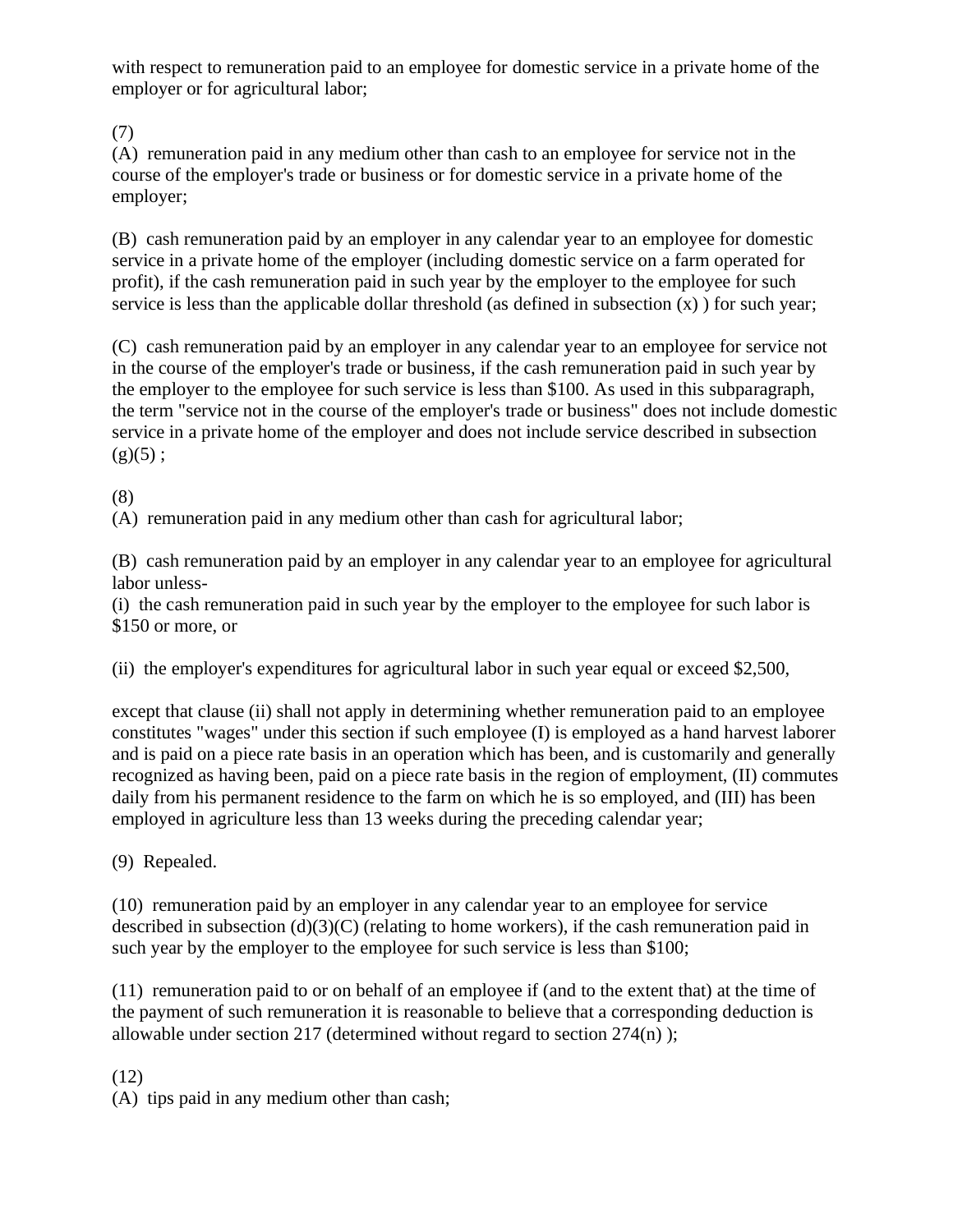(B) cash tips received by an employee in any calendar month in the course of his employment by an employer unless the amount of such cash tips is \$20 or more;

(13) any payment or series of payments by an employer to an employee or any of his dependents which is paid-

(A) upon or after the termination of an employee's employment relationship because of (i) death, or (ii) retirement for disability, and

(B) under a plan established by the employer which makes provision for his employees generally or a class or classes of his employees (or for such employees or class or classes of employees and their dependents),

other than any such payment or series of payments which would have been paid if the employee's employment relationship had not been so terminated;

(14) any payment made by an employer to a survivor or the estate of a former employee after the calendar year in which such employee died;

(15) any payment made by an employer to an employee, if at the time such payment is made such employee is entitled to disability insurance benefits under section 223(a) of the Social Security Act and such entitlement commenced prior to the calendar year in which such payment is made, and if such employee did not perform any services for such employer during the period for which such payment is made;

(16) remuneration paid by an organization exempt from income tax under section  $501(a)$  (other than an organization described in section 401(a) ) or under section 521 in any calendar year to an employee for service rendered in the employ of such organization, if the remuneration paid in such year by the organization to the employee for such service is less than \$100;

(17) Repealed.

(18) any payment made, or benefit furnished, to or for the benefit of an employee if at the time of such payment or such furnishing it is reasonable to believe that the employee will be able to exclude such payment or benefit from income under section 127, 129, 134(b)(4), or 134(b)(5);

(19) the value of any meals or lodging furnished by or on behalf of the employer if at the time of such furnishing it is reasonable to believe that the employee will be able to exclude such items from income under section 119 ;

(20) any benefit provided to or on behalf of an employee if at the time such benefit is provided it is reasonable to believe that the employee will be able to exclude such benefit from income under section 74(c) , 108(f)(4), 117 , or 132 ;

(21) in the case of a member of an Indian tribe, any remuneration on which no tax is imposed by this chapter by reason of section 7873 (relating to income derived by Indians from exercise of fishing rights);

(22) remuneration on account of-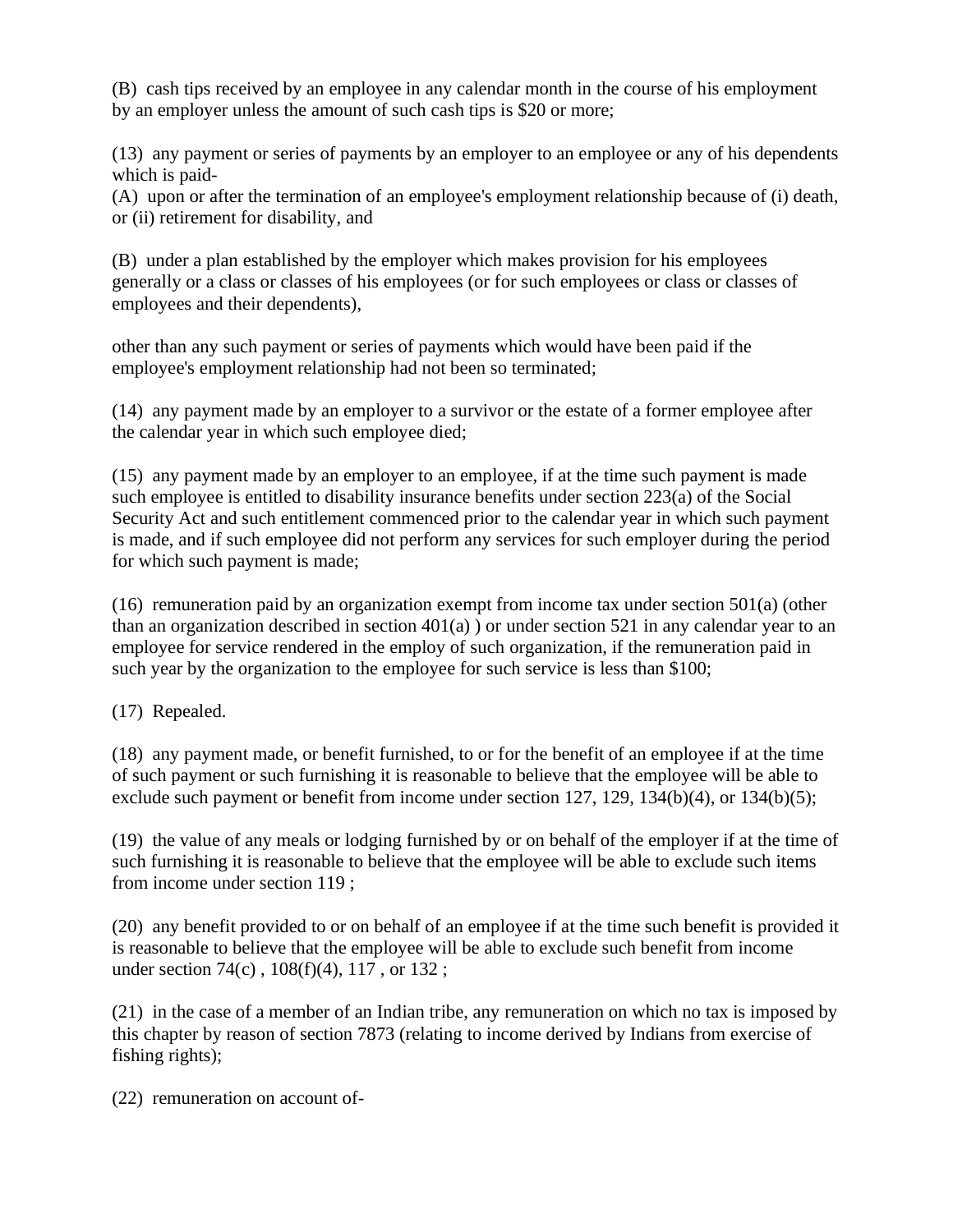(A) a transfer of a share of stock to any individual pursuant to an exercise of an incentive stock option (as defined in section 422(b)) or under an employee stock purchase plan (as defined in section  $423(b)$ , or

(B) any disposition by the individual of such stock; or

(23) any benefit or payment which is excludable from the gross income of the employee under section section 139B(a).

Nothing in the regulations prescribed for purposes of chapter 24 (relating to income tax withholding) which provides an exclusion from "wages" as used in such chapter shall be construed to require a similar exclusion from "wages" in the regulations prescribed for purposes of this chapter.

Except as otherwise provided in regulations prescribed by the Secretary, any third party which makes a payment included in wages solely by reason of the parenthetical matter contained in subparagraph (A) of paragraph (2) shall be treated for purposes of this chapter and chapter 22 as the employer with respect to such wages.

(b) Employment.

For purposes of this chapter, the term "employment" means any service, of whatever nature, performed (A) by an employee for the person employing him, irrespective of the citizenship or residence of either, (i) within the United States, or (ii) on or in connection with an American vessel or American aircraft under a contract of service which is entered into within the United States or during the performance of which and while the employee is employed on the vessel or aircraft it touches at a port in the United States, if the employee is employed on and in connection with such vessel or aircraft when outside the United States, or (B) outside the United States by a citizen or resident of the United States as an employee for an American employer (as defined in subsection (h) ), or (C) if it is service, regardless of where or by whom performed, which is designated as employment or recognized as equivalent to employment under an agreement entered into under section 233 of the Social Security Act; except that such term shall not include-

(1) service performed by foreign agricultural workers lawfully admitted to the United States from the Bahamas, Jamaica, and the other British West Indies, or from any other foreign country or possession thereof, on a temporary basis to perform agricultural labor;

(2) domestic service performed in a local college club, or local chapter of a college fraternity or sorority, by a student who is enrolled and is regularly attending classes at a school, college, or university;

#### (3)

(A) service performed by a child under the age of 18 in the employ of his father or mother;

(B) service not in the course of the employer's trade or business, or domestic service in a private home of the employer, performed by an individual under the age of 21 in the employ of his father or mother, or performed by an individual in the employ of his spouse or son or daughter; except that the provisions of this subparagraph shall not be applicable to such domestic service performed by an individual in the employ of his son or daughter if-

(i) the employer is a surviving spouse or a divorced individual and has not remarried, or has a spouse living in the home who has a mental or physical condition which results in such spouse's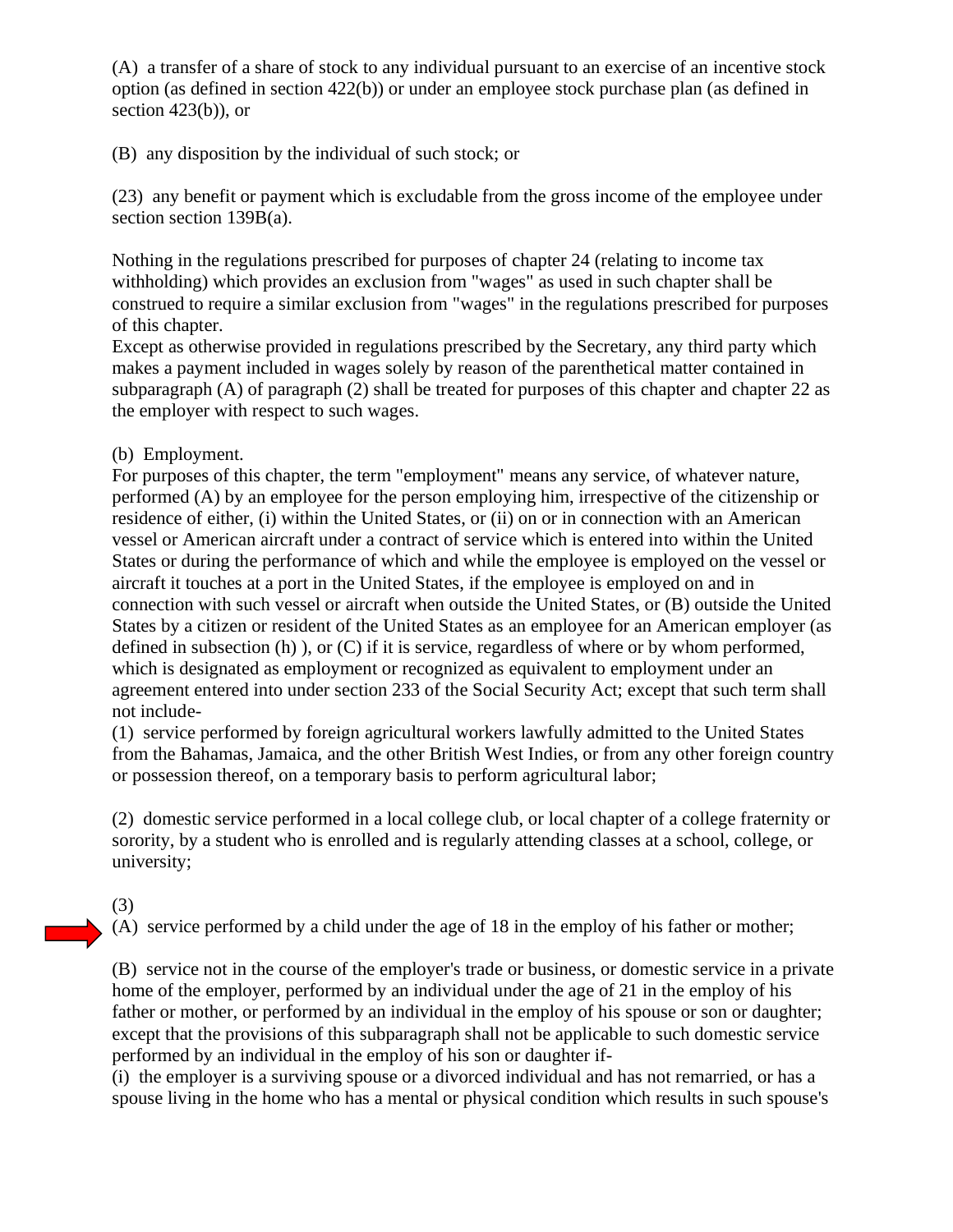being incapable of caring for a son, daughter, stepson, or stepdaughter (referred to in clause (ii) ) for at least 4 continuous weeks in the calendar quarter in which the service is rendered, and

(ii) a son, daughter, stepson, or stepdaughter of such employer is living in the home, and

(iii) the son, daughter, stepson, or stepdaughter (referred to in clause (ii) ) has not attained age 18 or has a mental or physical condition which requires the personal care and supervision of an adult for at least 4 continuous weeks in the calendar quarter in which the service is rendered;

(4) service performed by an individual on or in connection with a vessel not an American vessel, or on or in connection with an aircraft not an American aircraft, if (A) the individual is employed on and in connection with such vessel or aircraft, when outside the United States and (B)(i) such individual is not a citizen of the United States or (ii) the employer is not an American employer;

(5) service performed in the employ of the United States or any instrumentality of the United States, if such service-

(A) would be excluded from the term "employment" for purposes of this title if the provisions of paragraphs (5) and (6) of this subsection as in effect in January 1983 had remained in effect, and

(B) is performed by an individual who-

(i) has been continuously performing service described in subparagraph (A) since December 31, 1983, and for purposes of this clause-

(I) if an individual performing service described in subparagraph (A) returns to the performance of such service after being separated therefrom for a period of less than 366 consecutive days, regardless of whether the period began before, on, or after December 31, 1983, then such service shall be considered continuous,

(II) if an individual performing service described in subparagraph (A) returns to the performance of such service after being detailed or transferred to an international organization as described under section 3343 of subchapter III of chapter 33 of title 5, United States Code , or under section 3581 of chapter 35 of such title, then the service performed for that organization shall be considered service described in subparagraph (A) ,

(III) if an individual performing service described in subparagraph (A) is reemployed or reinstated after being separated from such service for the purpose of accepting employment with the American Institute in Taiwan as provided under section 3310 of chapter 48 of title 22, United States Code , then the service performed for that Institute shall be considered service described in subparagraph (A) ,

(IV) if an individual performing service described in subparagraph (A) returns to the performance of such service after performing service as a member of a uniformed service (including, for purposes of this clause , service in the National Guard and temporary service in the Coast Guard Reserve) and after exercising restoration or reemployment rights as provided under chapter 43 of title 38, United States Code, then the service so performed as a member of a uniformed service shall be considered service described in subparagraph (A) , and

(V) if an individual performing service described in subparagraph (A) returns to the performance of such service after employment (by a tribal organization) to which section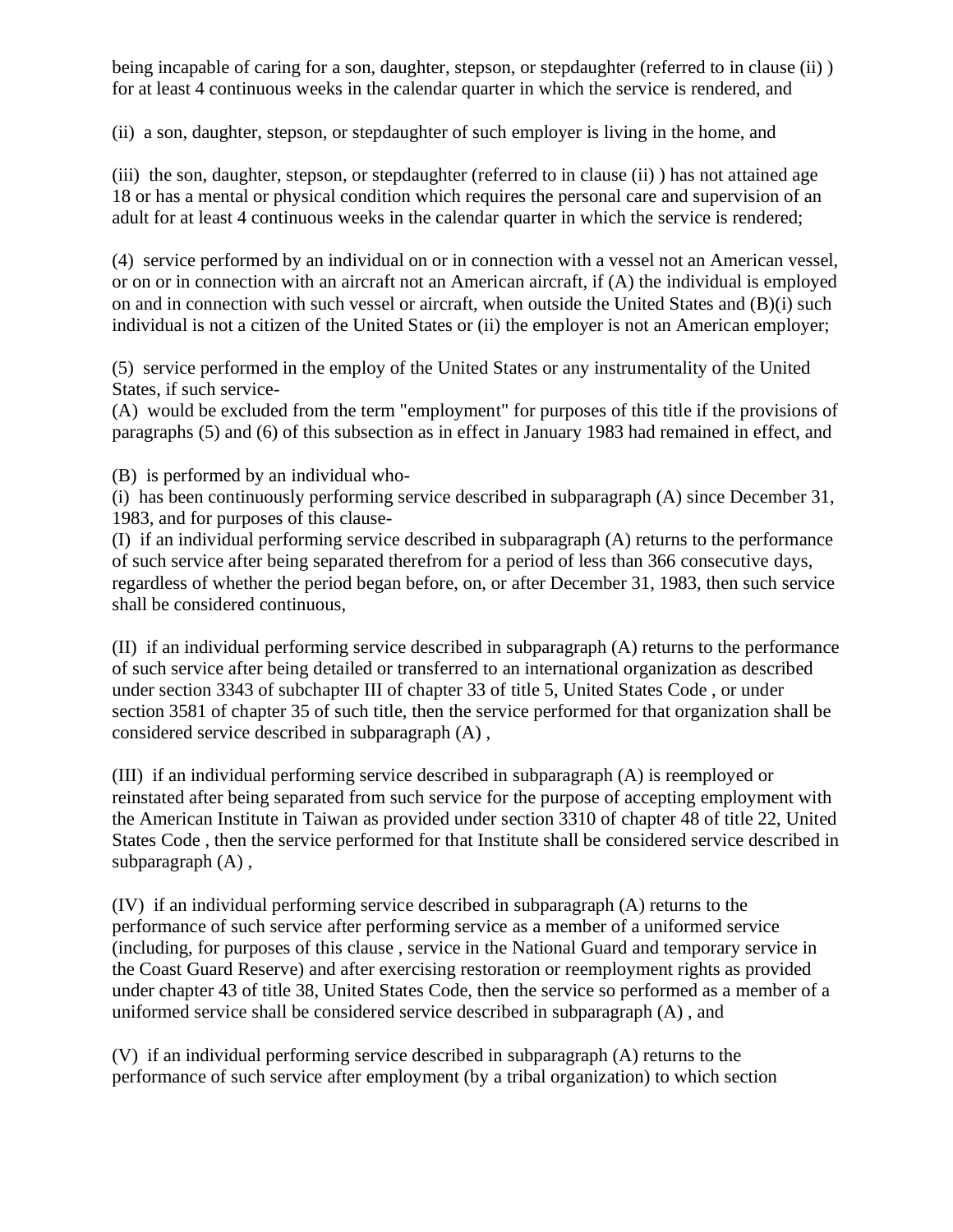104(e)(2) of the Indian Self-Determination Act applies, then the service performed for that tribal organization shall be considered service described in subparagraph (A) ; or

(ii) is receiving an annuity from the Civil Service Retirement and Disability Fund, or benefits (for service as an employee) under another retirement system established by a law of the United States for employees of the Federal Government (other than for members of the uniformed service);

except that this paragraph shall not apply with respect to any such service performed on or after any date on which such individual performs-

(C) service performed as the President or Vice President of the United States,

(D) service performed-

(i) in a position placed in the Executive Schedule under sections 5312 through 5317 of title 5, United States Code ,

(ii) as a noncareer appointee in the Senior Executive Service or a noncareer member of the Senior Foreign Service, or

(iii) in a position to which the individual is appointed by the President (or his designee) or the Vice President under section  $105(a)(1)$ ,  $106(a)(1)$ , or  $107(a)(1)$  or (b)(1) of title 3, United States Code , if the maximum rate of basic pay for such position is at or above the rate for level V of the Executive Schedule,

(E) service performed as the Chief Justice of the United States, an Associate Justice of the Supreme Court, a judge of a United States court of appeals, a judge of a United States district court (including the district court of a territory), a judge of the United States Court of Federal Claims [United States Court of Federal Claims, see §902(b), P.L. 102-572], a judge of the United States Court of International Trade, a judge of the United States Tax Court, a United States magistrate, or a referee in bankruptcy or United States bankruptcy judge,

(F) service performed as a Member, Delegate, or Resident Commissioner of or to the Congress,

(G) any other service in the legislative branch of the Federal Government if such service- (i) is performed by an individual who was not subject to subchapter III of chapter 83 of title 5, United States Code, or to another retirement system established by a law of the United States for employees of the Federal Government (other than for members of the uniformed services), on December 31, 1983, or

(ii) is performed by an individual who has, at any time after December 31, 1983, received a lump-sum payment under section 8342(a) of title 5, United States Code , or under the corresponding provision of the law establishing the other retirement system described in clause (i) , or

(iii) is performed by an individual after such individual has otherwise ceased to be subject to subchapter III of chapter 83 of title 5, United States Code (without having an application pending for coverage under such subchapter), while performing service in the legislative branch (determined without regard to the provisions of subparagraph (B) relating to continuity of employment), for any period of time after December 31, 1983,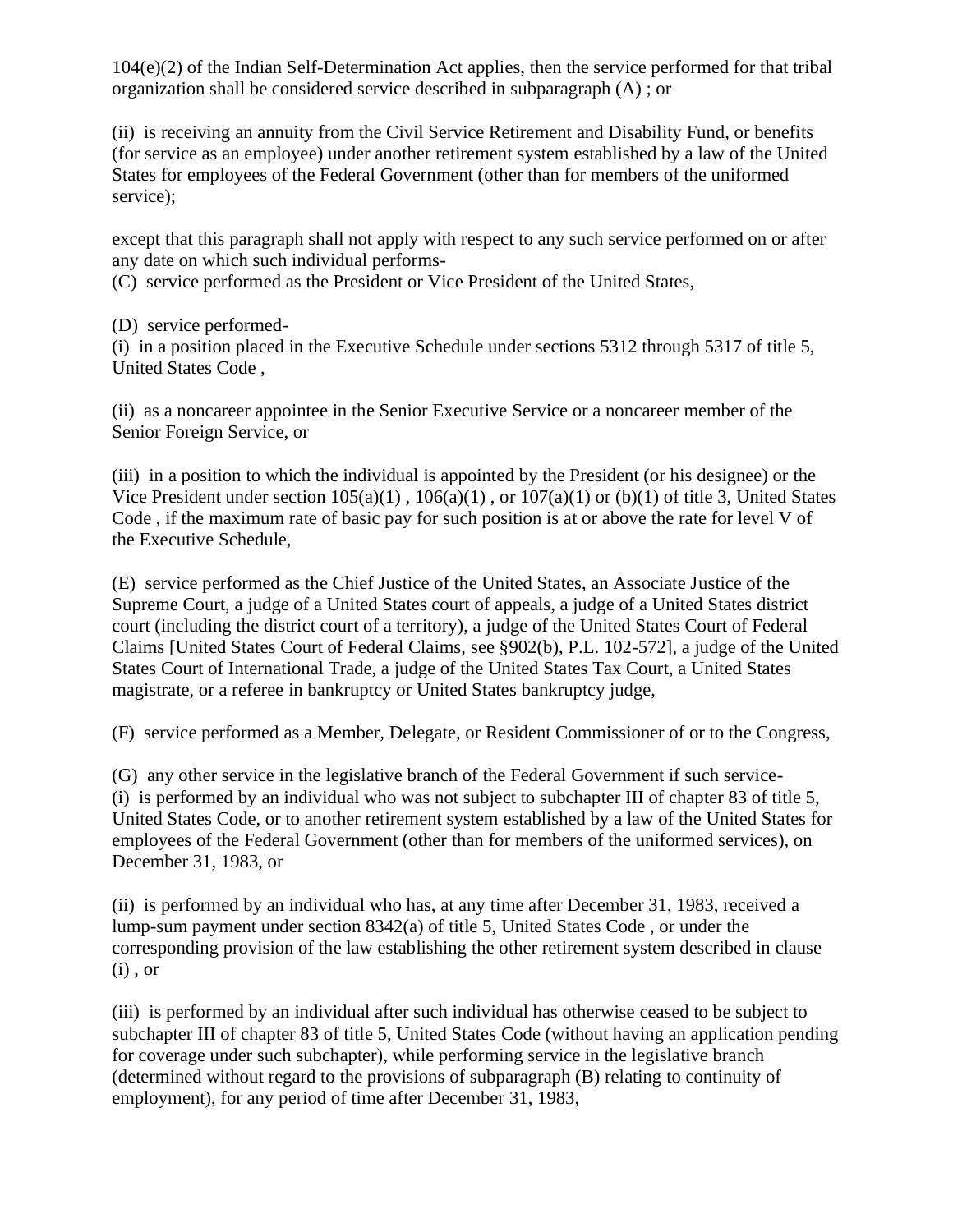and for purposes of this subparagraph (G) an individual is subject to such subchapter III or to any such other retirement system at any time only if (a) such individual's pay is subject to deductions, contributions, or similar payments (concurrent with the service being performed at that time) under section 8334(a) of such title 5 or the corresponding provision of the law establishing such other system, or (in a case to which section  $8332(k)(1)$  of such title applies) such individual is making payments of amounts equivalent to such deductions, contributions, or similar payments while on leave without pay, or (b) such individual is receiving an annuity from the Civil Service Retirement and Disability Fund, or is receiving benefits (for service as an employee) under another retirement system established by a law of the United States for employees of the Federal Government (other than for members of the uniformed services), or

(H) service performed by an individual-

(i) on or after the effective date of an election by such individual, under section 301 of the Federal Employees' Retirement System Act of 1986, section 307 of the Central Intelligence Agency Retirement Act (50 U.S.C. 2157), or the Federal Employees' Retirement System Open Enrollment Act of 1997, to become subject to the Federal Employees' Retirement System provided in chapter 84 of title 5, United States Code, or

(ii) on or after the effective date of an election by such individual, under regulations issued under section 860 of the Foreign Service Act of 1980, to become subject to the Foreign Service Pension System provided in subchapter II of chapter 8 of title I of such Act;

(6) service performed in the employ of the United States or any instrumentality of the United States if such service is performed-

(A) in a penal institution of the United States by an inmate thereof;

(B) by any individual as an employee included under section 5351(2) of title 5, United States Code (relating to certain interns, student nurses, and other student employees of hospitals of the Federal Government), other than as a medical or dental intern or a medical or dental resident in training; or

(C) by any individual as an employee serving on a temporary basis in case of fire, storm, earthquake, flood, or other similar emergency;

(7) service performed in the employ of a State, or any political subdivision thereof, or any instrumentality of any one or more of the foregoing which is wholly owned thereby, except that this paragraph shall not apply in the case of-

(A) service which, under subsection (j) , constitutes covered transportation service,

(B) service in the employ of the Government of Guam or the Government of American Samoa or any political subdivision thereof, or of any instrumentality of any one or more of the foregoing which is wholly owned thereby, performed by an officer or employee thereof (including a member of the legislature of any such Government or political subdivision), and, for purposes of this title with respect to the taxes imposed by this chapter-

(i) any person whose service as such an officer or employee is not covered by a retirement system established by a law of the United States shall not, with respect to such service, be regarded as an employee of the United States or any agency or instrumentality thereof, and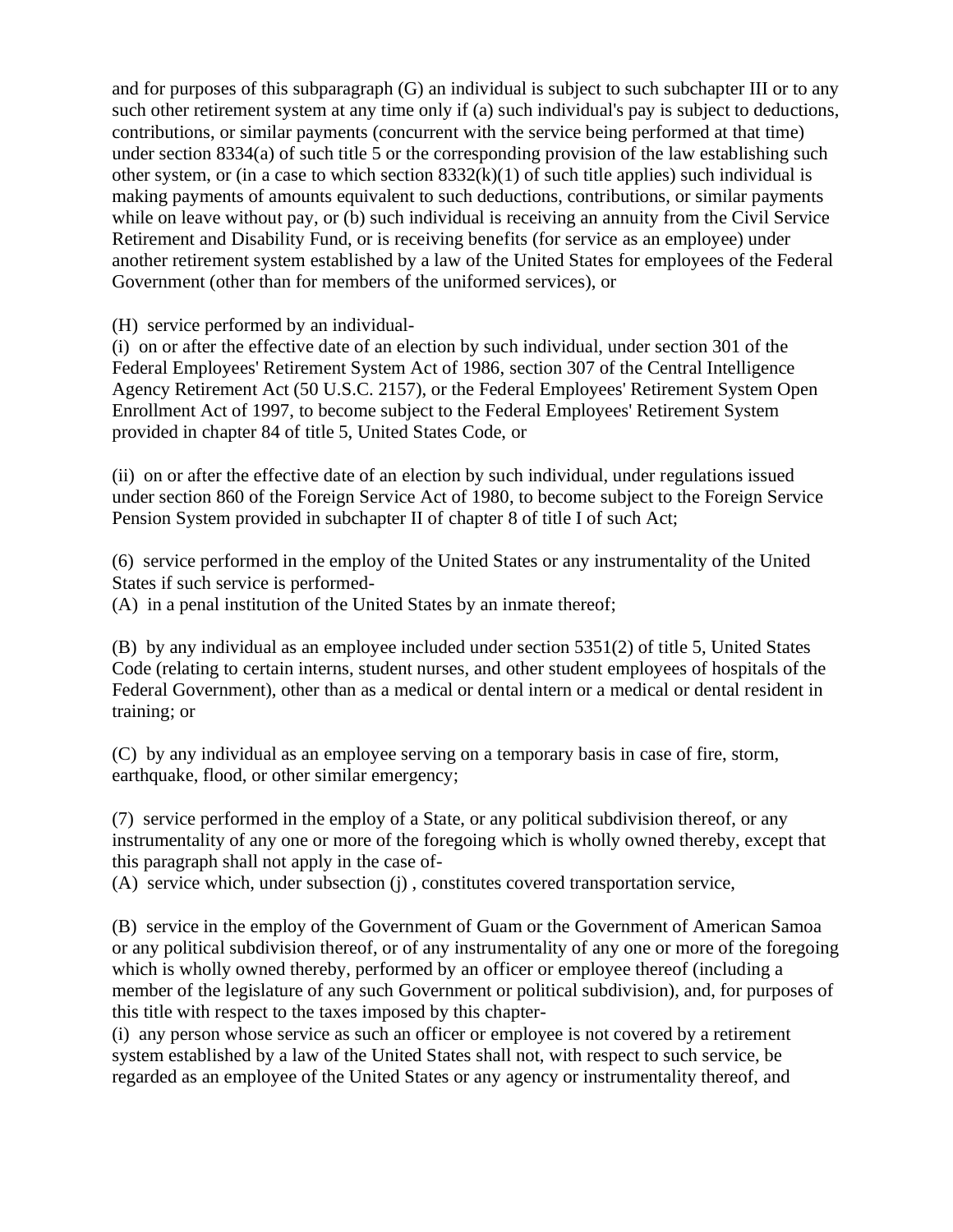(ii) the remuneration for service described in clause (i) (including fees paid to a public official) shall be deemed to have been paid by the Government of Guam or the Government of American Samoa or by a political subdivision thereof or an instrumentality of any one or more of the foregoing which is wholly owned thereby, whichever is appropriate,

(C) service performed in the employ of the District of Columbia or any instrumentality which is wholly owned thereby, if such service is not covered by a retirement system established by a law of the United States (other than the Federal Employees Retirement System provided in chapter 84 of title 5, United States Code); except that the provisions of this subparagraph shall not be applicable to service performed-

(i) in a hospital or penal institution by a patient or inmate thereof;

(ii) by any individual as an employee included under section 5351(2) of title 5, United States Code (relating to certain interns, student nurses, and other student employees of hospitals of the District of Columbia Government), other than as a medical or dental intern or as a medical or dental resident in training;

(iii) by any individual as an employee serving on a temporary basis in case of fire, storm, snow, earthquake, flood or other similar emergency; or

(iv) by a member of a board, committee, or council of the District of Columbia, paid on a per diem, meeting, or other fee basis,

(D) service performed in the employ of the Government of Guam (or any instrumentality which is wholly owned by such Government) by an employee properly classified as a temporary or intermittent employee, if such service is not covered by a retirement system established by a law of Guam; except that (i) the provisions of this subparagraph shall not be applicable to services performed by an elected official or a member of the legislature or in a hospital or penal institution by a patient or inmate thereof, and (ii) for purposes of this subparagraph, clauses (i) and (ii) of subparagraph (B) shall apply,

(E) service included under an agreement entered into pursuant to section 218 of the Social Security Act, or

(F) service in the employ of a State (other than the District of Columbia, Guam, or American Samoa), of any political subdivision thereof, or of any instrumentality of any one or more of the foregoing which is wholly owned thereby, by an individual who is not a member of a retirement system of such State, political subdivision, or instrumentality, except that the provisions of this subparagraph shall not be applicable to service performed-

(i) by an individual who is employed to relieve such individual from unemployment;

(ii) in a hospital, home, or other institution by a patient or inmate thereof;

(iii) by any individual as an employee serving on a temporary basis in case of fire, storm, snow, earthquake, flood, or other similar emergency;

(iv) by an election official or election worker if the remuneration paid in a calendar year for such service is less than \$1,000 with respect to service performed during any calendar year commencing on or after January 1, 1995, ending on or before December 31, 1999, and the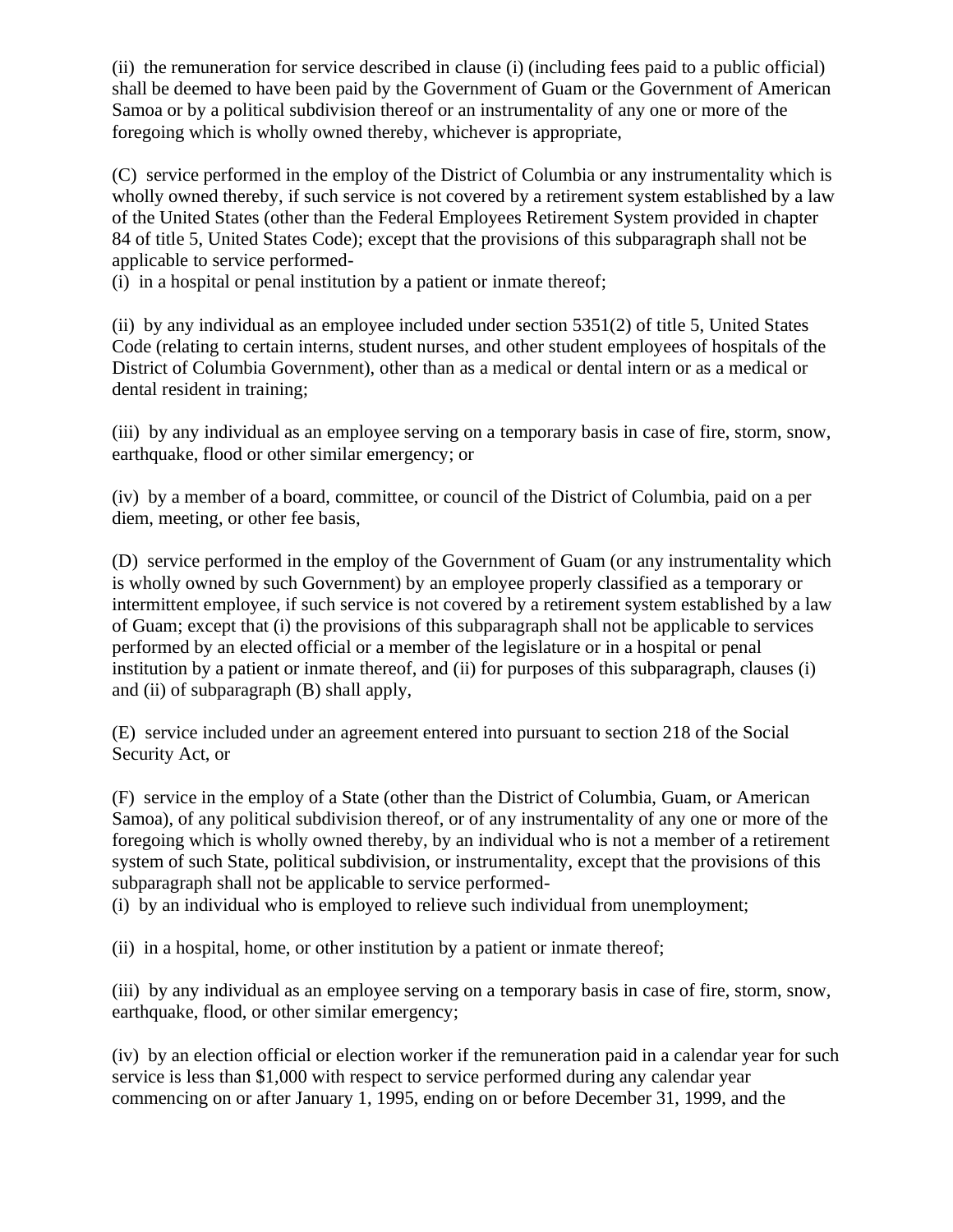adjusted amount determined under section  $218(c)(8)(B)$  of the Social Security Act for any calendar year commencing on or after January 1, 2000, with respect to service performed during such calendar year; or

(v) by an employee in a position compensated solely on a fee basis which is treated pursuant to section  $1402(c)(2)(E)$  as a trade or business for purposes of inclusion of such fees in net earnings from self-employment;

for purposes of this subparagraph, except as provided in regulations prescribed by the Secretary, the term "retirement system" has the meaning given such term by section 218(b)(4) of the Social Security Act;

(8)

(A) service performed by a duly ordained, commissioned, or licensed minister of a church in the exercise of his ministry or by a member of a religious order in the exercise of duties required by such order, except that this subparagraph shall not apply to service performed by a member of such an order in the exercise of such duties, if an election of coverage under subsection (r) is in effect with respect to such order, or with respect to the autonomous subdivision thereof to which such member belongs;

(B) service performed in the employ of a church or qualified church-controlled organization if such church or organization has in effect an election under subsection (w) , other than service in an unrelated trade or business (within the meaning of section  $513(a)$ );

(9) service performed by an individual as an employee or employee representative as defined in section 3231 ;

(10) service performed in the employ of-

(A) a school, college, or university, or

(B) an organization described in section 509(a)(3) if the organization is organized, and at all times thereafter is operated, exclusively for the benefit of, to perform the functions of, or to carry out the purposes of a school, college, or university and is operated, supervised, or controlled by or in connection with such school, college, or university, unless it is a school, college, or university of a State or a political subdivision thereof and the services performed in its employ by a student referred to in section  $218(c)(5)$  of the Social Security Act are covered under the agreement between the Commissioner of Social Security and such State entered into pursuant to section 218 of such Act;

if such service is performed by a student who is enrolled and regularly attending classes at such school, college, or university;

(11) service performed in the employ of a foreign government (including service as a consular or other officer or employee or a nondiplomatic representative);

(12) service performed in the employ of an instrumentality wholly owned by a foreign government-

(A) if the service is of a character similar to that performed in foreign countries by employees of the United States Government or of an instrumentality thereof; and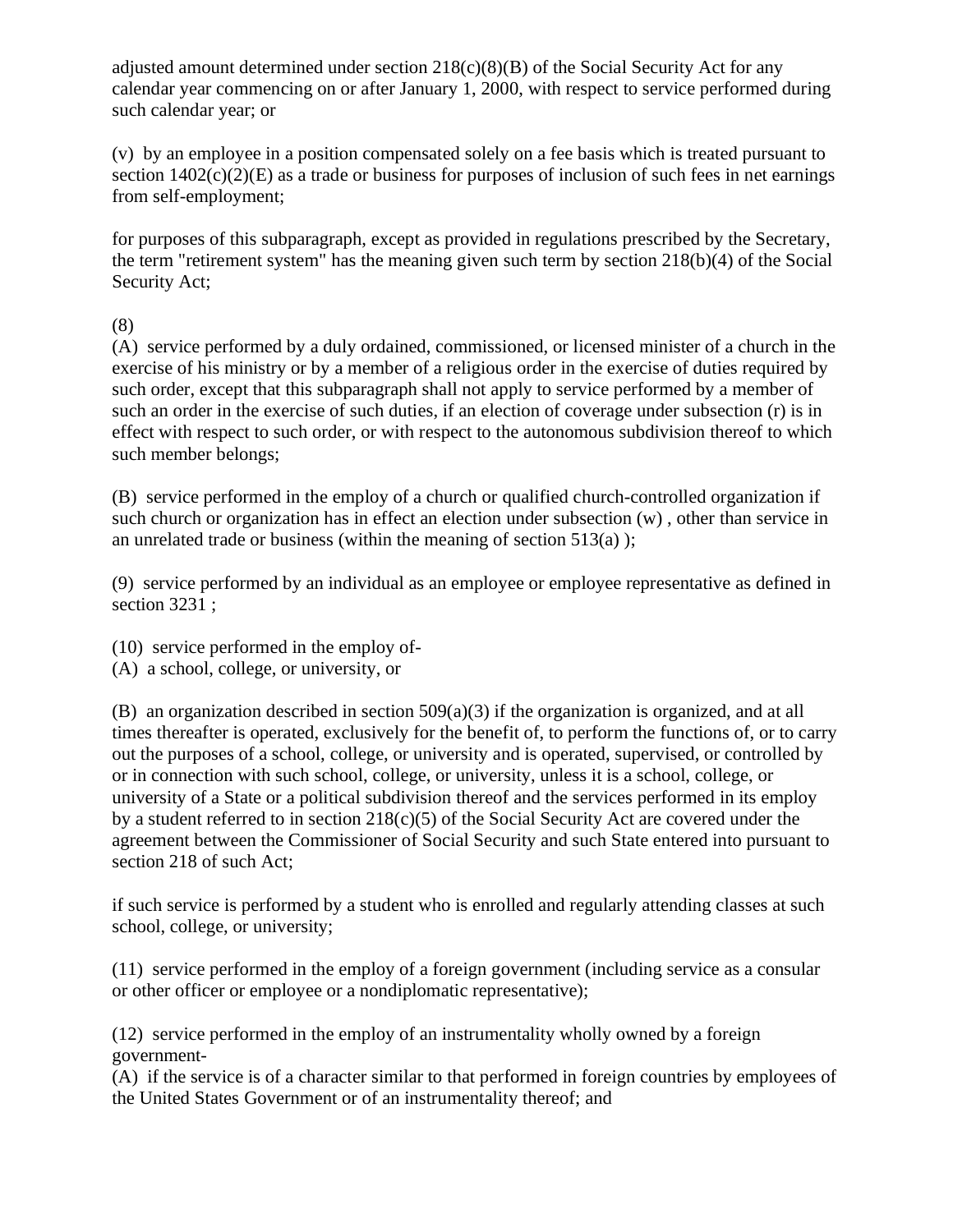(B) if the Secretary of State shall certify to the Secretary of the Treasury that the foreign government, with respect to whose instrumentality and employees thereof exemption is claimed, grants an equivalent exemption with respect to similar service performed in the foreign country by employees of the United States Government and of instrumentalities thereof;

(13) service performed as a student nurse in the employ of a hospital or a nurses' training school by an individual who is enrolled and is regularly attending classes in a nurses' training school chartered or approved pursuant to State law;

(14)

(A) service performed by an individual under the age of 18 in the delivery or distribution of newspapers or shopping news, not including delivery or distribution to any point for subsequent delivery or distribution;

(B) service performed by an individual in, and at the time of, the sale of newspapers or magazines to ultimate consumers, under an arrangement under which the newspapers or magazines are to be sold by him at a fixed price, his compensation being based on the retention of the excess of such price over the amount at which the newspapers or magazines are charged to him, whether or not he is guaranteed a minimum amount of compensation for such service, or is entitled to be credited with the unsold newspapers or magazines turned back;

(15) service performed in the employ of an international organization, except service which constitutes "employment" under subsection (y) ;

(16) service performed by an individual under an arrangement with the owner or tenant of land pursuant to which-

(A) such individual undertakes to produce agricultural or horticultural commodities (including livestock, bees, poultry, and fur-bearing animals and wildlife) on such land,

(B) the agricultural or horticultural commodities produced by such individual, or the proceeds therefrom, are to be divided between such individual and such owner or tenant, and

(C) the amount of such individual's share depends on the amount of the agricultural or horticultural commodities produced;

(17) Repealed.

(18) service performed in Guam by a resident of the Republic of the Philippines while in Guam on a temporary basis as a nonimmigrant alien admitted to Guam pursuant to section  $101(a)(15)(H)(ii)$  of the Immigration and Nationality Act (8 U.S.C. 1101(a)(15)(H)(ii));

(19) service which is performed by a nonresident alien individual for the period he is temporarily present in the United States as a nonimmigrant under subparagraph (F), (J), (M), or (Q) of section 101(a)(15) of the Immigration and Nationality Act, as amended, and which is performed to carry out the purpose specified in subparagraph  $(F)$ ,  $(J)$ ,  $(M)$ , or  $(Q)$ , as the case may be;